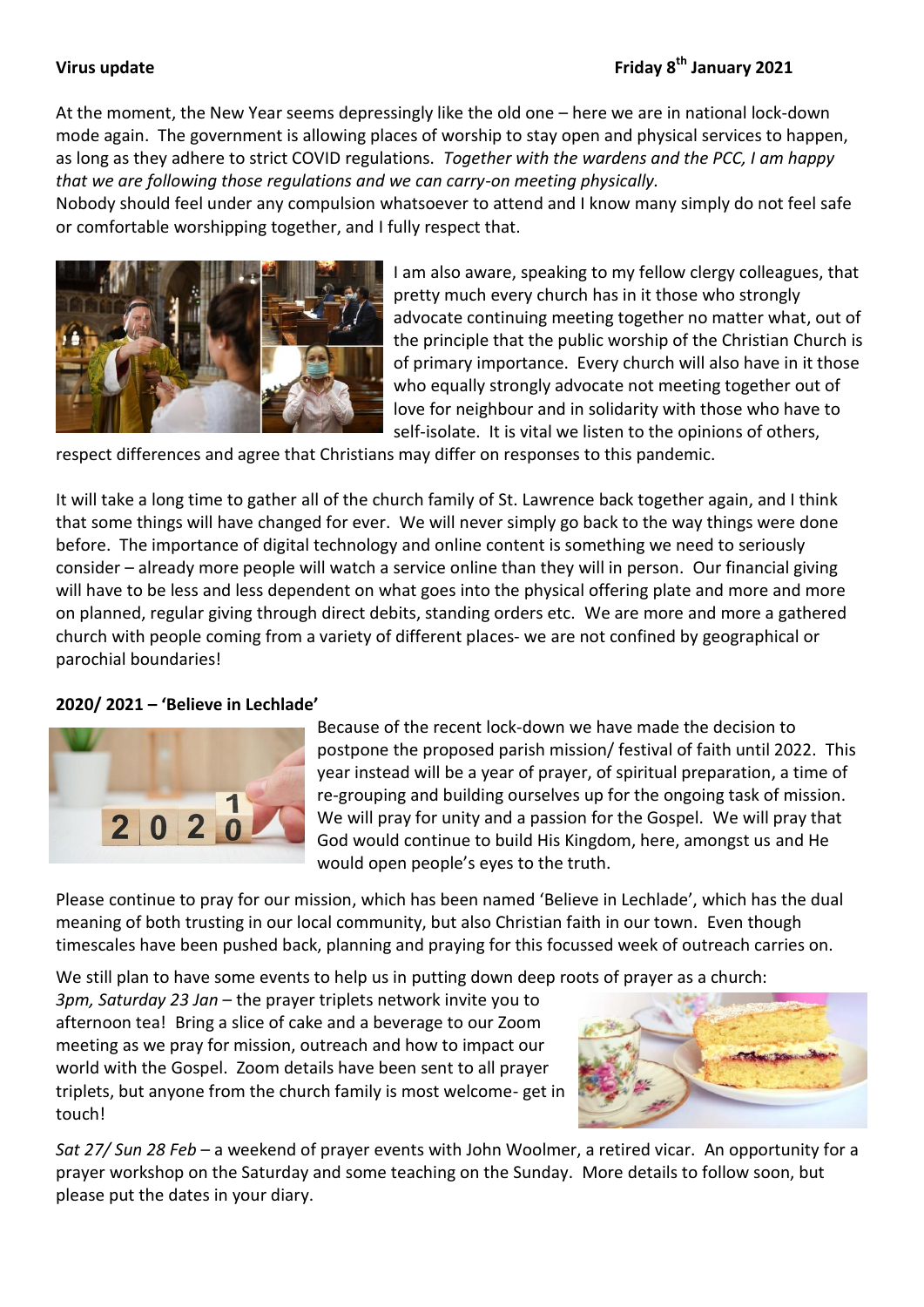# **Practical care- Food Bank & CAP (Christians Against Poverty)**

David Turtle writes:



*Thank you to all those who are continuing to donate food for the Swindon Collective. The need is still strong although thankfully the Government and Local Authorities are also doing a lot to prevent people from going without essentials. The wonderful team of volunteers at Swindon has been working 5 days a week to keep the flow of food to the distribution centres around the Swindon area going. They are always so grateful for our contributions.*

*Please keep on donating at the Lynwoods Cafe in the market square: don't be surprised if the box is empty as we regularly transfer food to the* 

*cottage and then transport to the Swindon Warehouse weekly. The community in Lechlade, and its associated villages of Eastleach and Southrop, have shown such generosity and it really makes a difference.*

*Whilst supplying the Foodbank is directly helping the most needy in our local society, we are also looking at becoming involved with a wonderful organisation called Christians Against Poverty (CAP). Its prime aim is to help those in crushing debt to manage their way out of it, relieving their anxieties, and supporting them through an otherwise unending crisis. We will try to form a small team in Lechlade, maybe partnered with the already active group in Highworth, to provide the CAP service and would encourage prayer for the venture and some thought as to whether you might be able* 



*to offer your talents to play a part in the team. More later, as we establish exactly what needs to be done to get this up and running. The timing seems so right, as many people/families have been pushed into financial crisis by the events of the last year, and the practical and caring support that CAP provides can make that crucial difference.*

# **Church finances**

Our PCC Treasurer, David Williams writes:



*As we move into 2021 and a new lock-down we inevitably look back at 2020 and the challenges we all faced last year. As a church we encountered unprecedented times with restrictions in place to close the building for many months, also individuals and businesses faced enormous financial pressure, uncertainty and in many cases fear. However, we have a gracious God who has blessed us mightily during 2020* 

*and as we start to prepare figures for The Annual Report, we have become* 

*aware of the extent of those blessings in so far as the figures show that we have a small surplus achieved by your unstinting and generous giving.* 

*We can look forward to 2021 knowing that our God will not only provide for our needs but will do so over abundantly.*

(Ed. - We also gave £8,500 to our world mission partners at the end of 2020. Each year we pledge to give 10% of our income to these partners. Each year God graciously allows us to be able to do this!)

# **Lent 2021**

We will still be having Lent Groups this year, but they will be online via Zoom. Mary Bainbridge is stepping down from co-ordinating our Lent groups after so many years. We are so grateful for all her faithful labours in this area. These are ecumenical groups and it is wonderful to have Christians from other churches joining us during this time in the Church Year. Please keep a look out for information on our studies this year- coming soon!